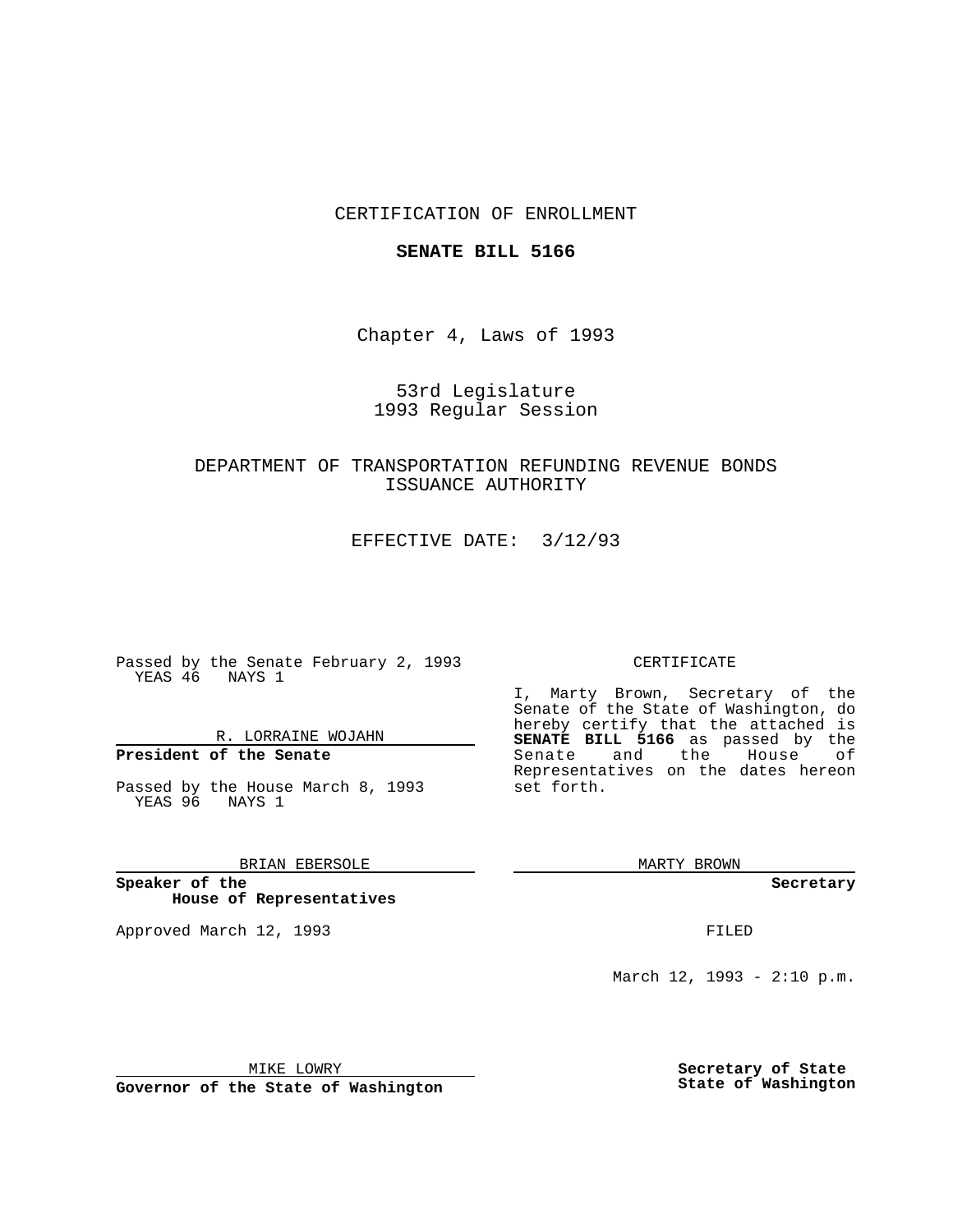## **SENATE BILL 5166** \_\_\_\_\_\_\_\_\_\_\_\_\_\_\_\_\_\_\_\_\_\_\_\_\_\_\_\_\_\_\_\_\_\_\_\_\_\_\_\_\_\_\_\_\_\_\_

\_\_\_\_\_\_\_\_\_\_\_\_\_\_\_\_\_\_\_\_\_\_\_\_\_\_\_\_\_\_\_\_\_\_\_\_\_\_\_\_\_\_\_\_\_\_\_

Passed Legislature - 1993 Regular Session

### **State of Washington 53rd Legislature 1993 Regular Session**

**By** Senators Vognild, Nelson and Sheldon; by request of State Treasurer and Department of Transportation

Read first time 01/15/93. Referred to Committee on Transportation.

 AN ACT Relating to refunding revenue bonds for the department of transportation; amending RCW 43.84.092; adding new sections to chapter 47.56 RCW; creating a new section; making an appropriation; and declaring an emergency.

BE IT ENACTED BY THE LEGISLATURE OF THE STATE OF WASHINGTON:

 NEW SECTION. **Sec. 1.** It is declared that it is in the best interest of the state to modify the debt service and reserve requirements, sources of payment, covenants, and other terms of the outstanding toll bridge authority, ferry, and Hood Canal bridge refunding revenue bonds.

 NEW SECTION. **Sec. 2.** The state finance committee is authorized to issue refunding bonds and use other available money to refund, defease, and redeem all of those toll bridge authority, ferry, and Hood Canal bridge refunding revenue bonds under sections 3 through 6 of this act.

 NEW SECTION. **Sec. 3.** (1) The refunding bonds authorized under section 2 of this act shall be general obligation bonds of the state of Washington and shall be issued in a total principal amount not to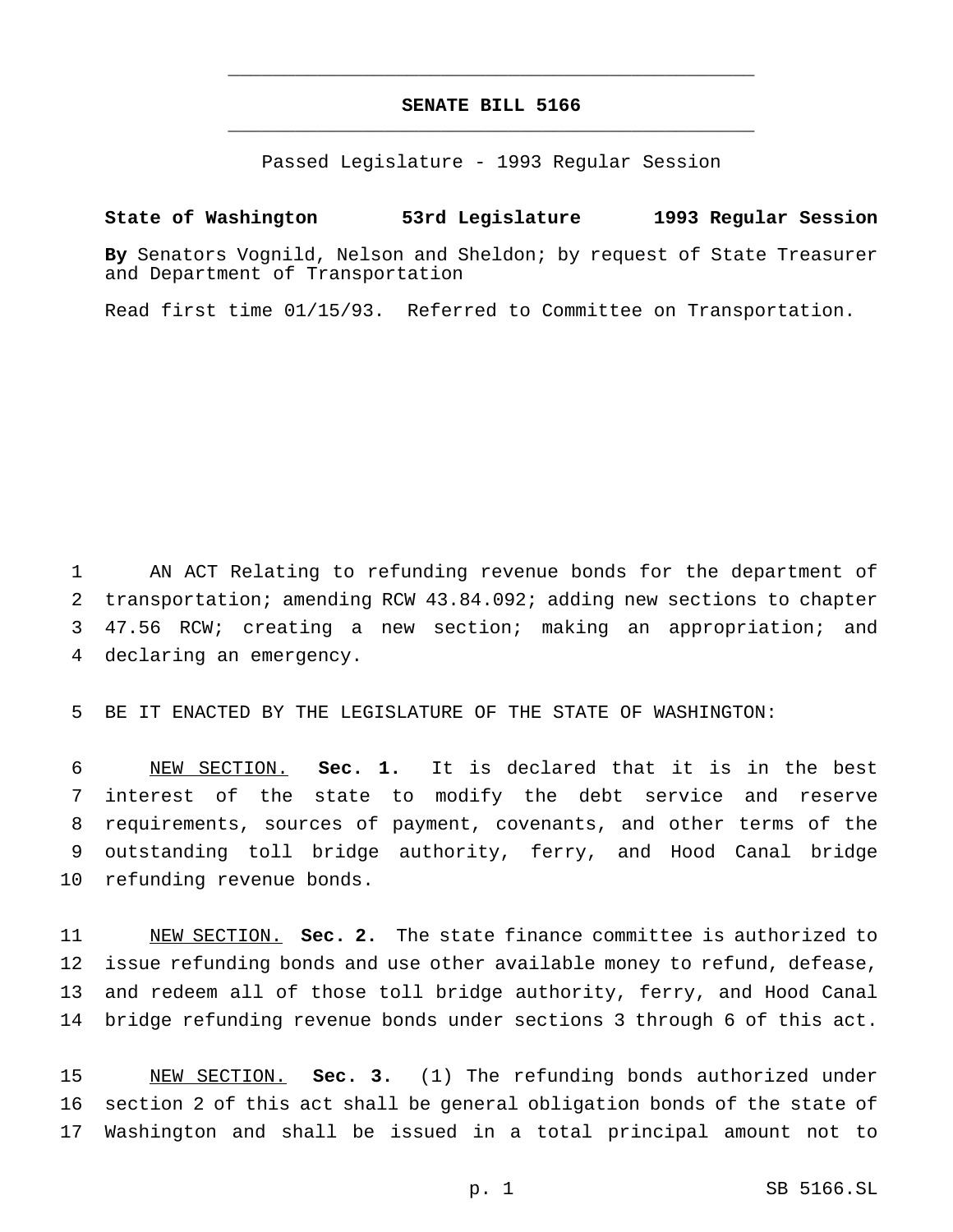exceed fifteen million dollars. The exact amount of refunding bonds to be issued shall be determined by the state finance committee after calculating the amount of money deposited with the trustee for the bonds to be refunded which can be used to redeem or defease outstanding toll bridge authority, ferry, and Hood Canal bridge revenue bonds after the setting aside of sufficient money from that fund to pay the first interest installment on the refunding bonds. The refunding bonds shall be serial in form maturing at such time, in such amounts, having such denomination or denominations, redemption privileges, and having such terms and conditions as determined by the state finance committee. The last maturity date of the refunding bonds shall not be later than January 1, 2002.

 (2) The refunding bonds shall be signed by the governor and the state treasurer under the seal of the state, which signatures shall be made manually or in printed facsimile. The bonds shall be registered in the name of the owner in accordance with chapter 39.46 RCW. The refunding bonds shall distinctly state that they are a general obligation of the state of Washington, shall pledge the full faith and credit of the state, and shall contain an unconditional promise to pay the principal thereof and the interest thereon when due. The refunding bonds shall be fully negotiable instruments.

 (3) The principal and interest on the refunding bonds shall be first payable in the manner provided in this section from the proceeds of state excise taxes on motor vehicle and special fuels imposed by chapters 82.36, 82.37, and 82.38 RCW.

 (4) The principal of and interest on the refunding bonds shall be paid first from the state excise taxes on motor vehicle and special fuels deposited in the ferry bond retirement fund. There is hereby pledged the proceeds of state excise taxes on motor vehicle and special fuels imposed under chapters 82.36, 82.37, and 82.38 RCW to pay the refunding bonds and interest thereon, and the legislature hereby agrees to continue to impose the same excise taxes on motor vehicle and special fuels in amounts sufficient to pay, when due, the principal and interest on the refunding bonds. Not less than fifteen days prior to the date any interest or principal and interest payments are due, the state finance committee shall certify to the state treasurer such amount of additional money as may be required for debt service, and the treasurer shall thereupon transfer from the motor vehicle fund such amount from the proceeds of such excise taxes into the ferry bond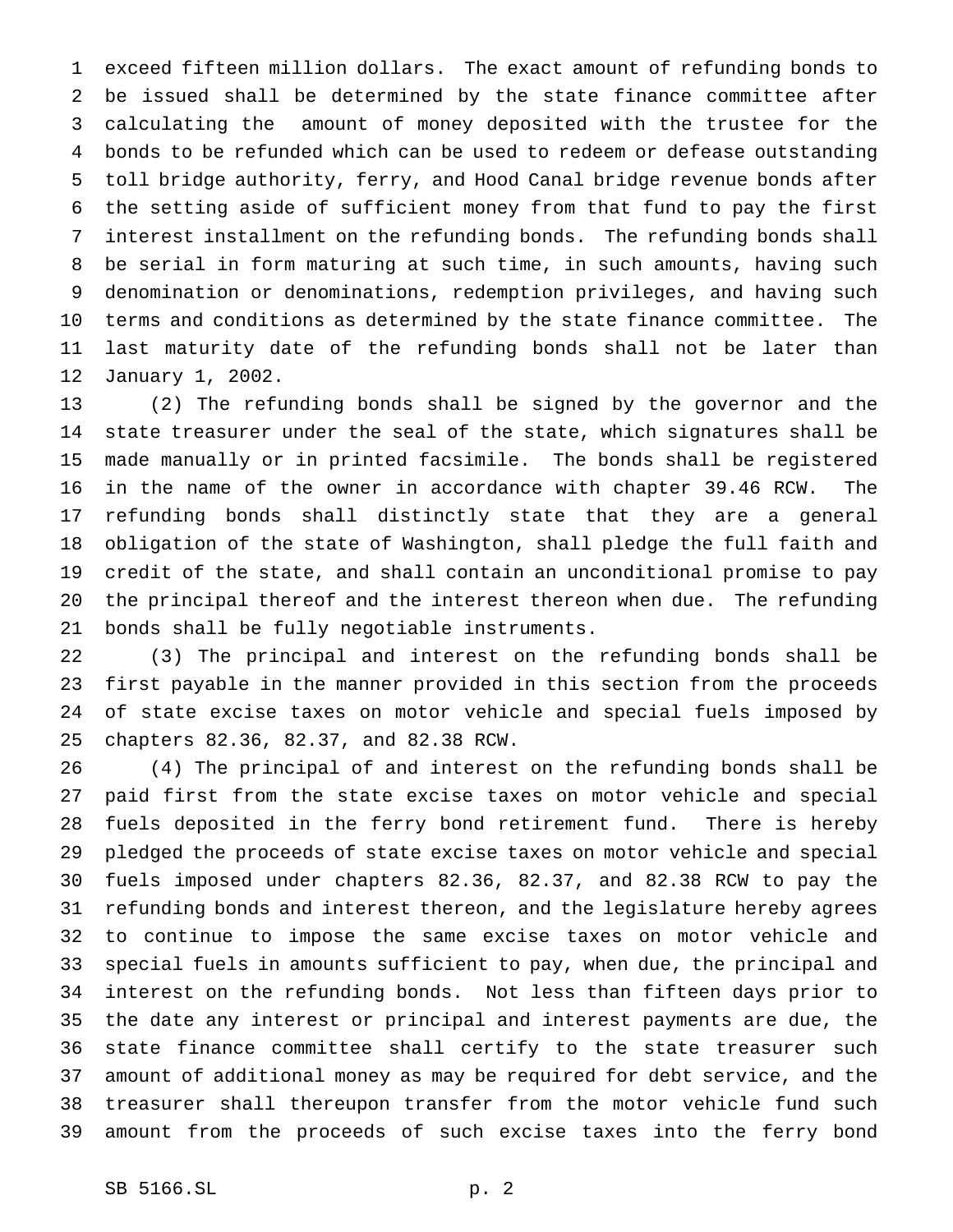retirement fund. Any proceeds of such excise taxes required for these purposes shall first be taken from that portion of the motor vehicle fund which results from the imposition of the excise taxes on motor vehicle and special fuels and which is distributed to the Puget Sound capital construction account. If the proceeds from excise taxes distributed to the state are ever insufficient to meet the required payments on principal or interest on the refunding bonds when due, the amount required to make the payments on the principal or interest shall next be taken from that portion of the motor vehicle fund which results from the imposition of excise taxes on motor vehicle and special fuels and which is distributed to the state, counties, cities, and towns pursuant to RCW 46.68.100 as now existing or hereafter amended. Any payments of the principal or interest taken from the motor vehicle or special fuel tax revenues which are distributable to the counties, cities, and towns shall be repaid from the first money distributed to the state not required for redemption of the refunding bonds or interest thereon. The legislature covenants that it shall at all times provide sufficient revenues from the imposition of such excise taxes to pay the principal and interest due on the refunding bonds.

 NEW SECTION. **Sec. 4.** Upon the issuance of refunding bonds as authorized by section 2 of this act, the department of transportation may liquidate the existing bond fund and other funds and accounts established in the proceedings which authorized the issuance of the outstanding toll bridge authority, ferry, and Hood Canal bridge refunding revenue bonds and apply the money contained in those funds and accounts to the defeasance and redemption of outstanding toll bridge authority, ferry, and Hood Canal refunding revenue bonds, except that prior to such bond redemption, money sufficient to pay the first interest installment on the refunding bonds shall be deposited in the ferry bond retirement fund. Money remaining in such funds not used for such bond defeasance and redemption or first interest installment on the refunding bonds shall be transferred to and deposited in the marine operating fund under section 7 of this act.

 NEW SECTION. **Sec. 5.** Any money appropriated from the Puget Sound capital construction account under section 10, chapter . . ., Laws of 1993 (this act) and expended to pay expenses of issuing the refunding bonds authorized by section 2 of this act, and any money in the Puget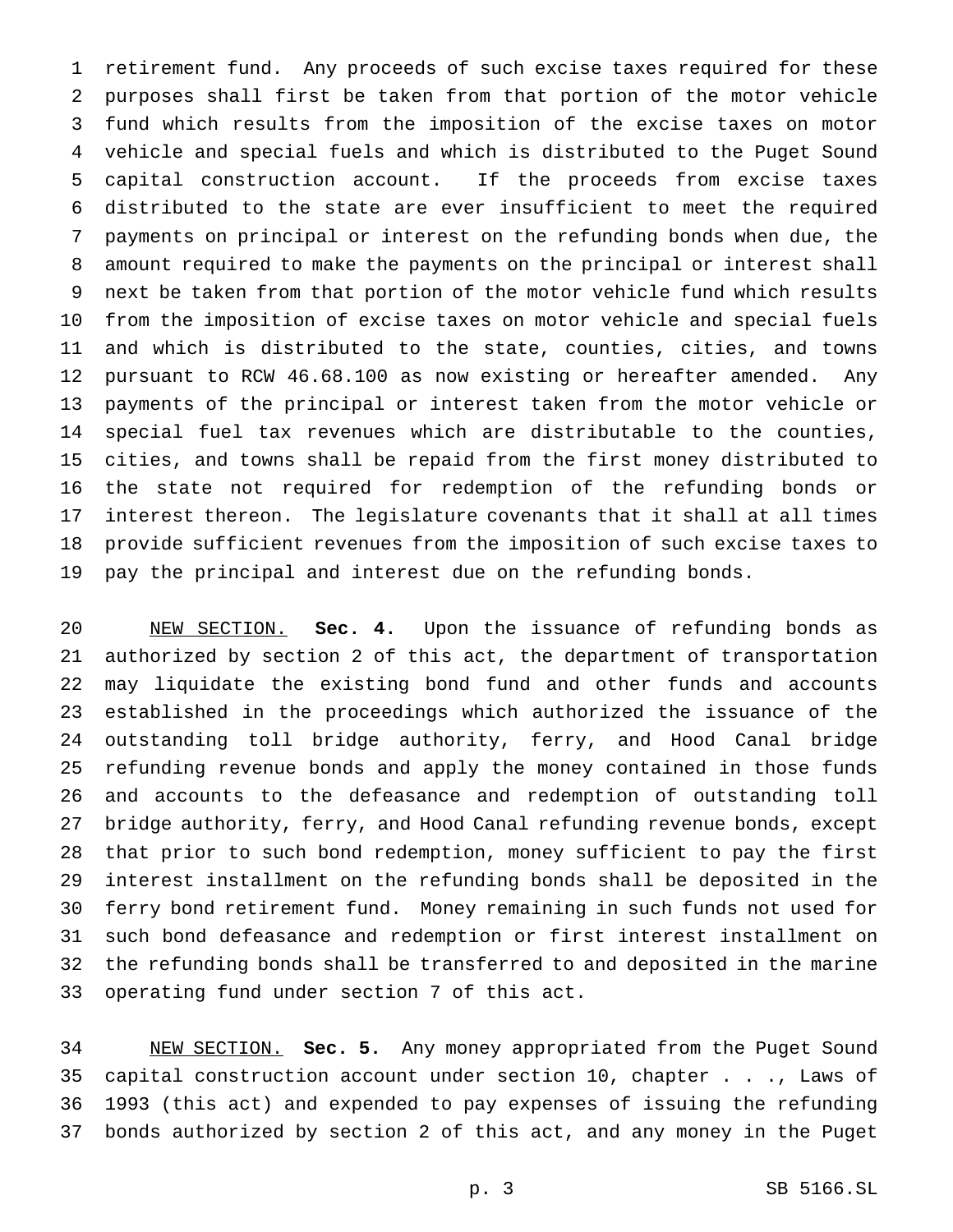Sound capital construction account subsequently used to pay principal and interest on the refunding bonds authorized by section 2 of this act shall be repaid to the Puget Sound capital construction account for use by the department of transportation.

 NEW SECTION. **Sec. 6.** Except as otherwise provided by statute, the refunding bonds issued under authority of section 2 of this act, the bonds authorized by RCW 47.60.560 through 47.60.640, the bonds authorized by RCW 47.26.420 through 47.26.427, and any general obligation bonds of the state of Washington which have been or may be authorized by the legislature after the enactment of those sections and which pledge motor vehicle and special fuel excise taxes for the payment of principal thereof and interest thereon shall be an equal charge and lien against the revenues from such motor vehicle and special fuel excise taxes.

 NEW SECTION. **Sec. 7.** The marine operating fund, temporarily created by section 39(1), chapter 15, Laws of 1991 sp. sess., is created in the state treasury.

 NEW SECTION. **Sec. 8.** Sections 2 through 7 of this act are each added to chapter 47.56 RCW.

 **Sec. 9.** RCW 43.84.092 and 1992 c 235 s 4 are each amended to read as follows:

 (1) All earnings of investments of surplus balances in the state treasury shall be deposited to the treasury income account, which account is hereby established in the state treasury.

 (2) Monthly, the state treasurer shall distribute the earnings credited to the treasury income account. The state treasurer shall credit the general fund with all the earnings credited to the treasury income account except:

 (a) The following accounts and funds shall receive their proportionate share of earnings based upon each account's and fund's average daily balance for the period: The capitol building construction account, the Cedar River channel construction and operation account, the Central Washington University capital projects account, the charitable, educational, penal and reformatory institutions account, the common school construction fund, the county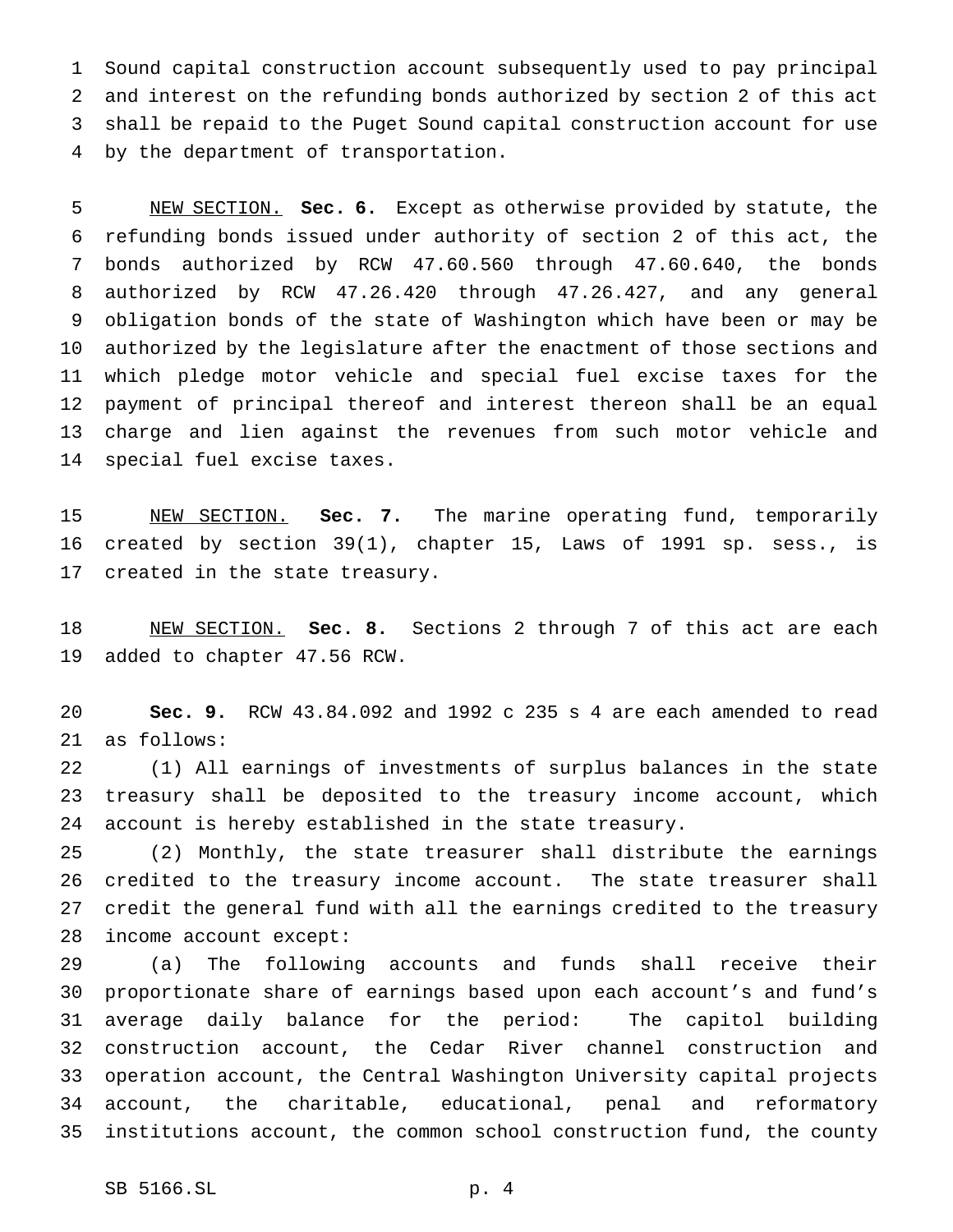criminal justice assistance account, the county sales and use tax equalization account, the data processing building construction account, the deferred compensation administrative account, the deferred compensation principal account, the department of retirement systems expense account, the Eastern Washington University capital projects account, the federal forest revolving account, the industrial insurance premium refund account, the judges' retirement account, the judicial retirement administrative account, the judicial retirement principal account, the local leasehold excise tax account, the local sales and use tax account, the medical aid account, the municipal criminal justice assistance account, the municipal sales and use tax equalization account, the natural resources deposit account, the perpetual surveillance and maintenance account, the public employees' retirement system plan I account, the public employees' retirement system plan II account, the Puyallup tribal settlement account, the resource management cost account, the site closure account, the special wildlife account, the state employees' insurance account, the state employees' insurance reserve account, the state investment board expense account, the state investment board commingled trust fund accounts, the supplemental pension account, the teachers' retirement system plan I account, the teachers' retirement system plan II account, the University of Washington bond retirement fund, the University of Washington building account, the volunteer fire fighters' relief and pension principal account, the volunteer fire fighters' relief and pension administrative account, the Washington judicial retirement system account, the Washington law enforcement officers' and fire fighters' system plan I retirement account, the Washington law enforcement officers' and fire fighters' system plan II retirement account, the Washington state patrol retirement account, the Washington State University building account, the Washington State University bond retirement fund, and the Western Washington University capital projects account. Earnings derived from investing balances of the agricultural permanent fund, the normal school permanent fund, the permanent common school fund, the scientific permanent fund, and the state university permanent fund shall be allocated to their respective beneficiary accounts. All earnings to be distributed under this subsection (2)(a) shall first be reduced by the allocation to the state treasurer's service fund pursuant to RCW 43.08.190.